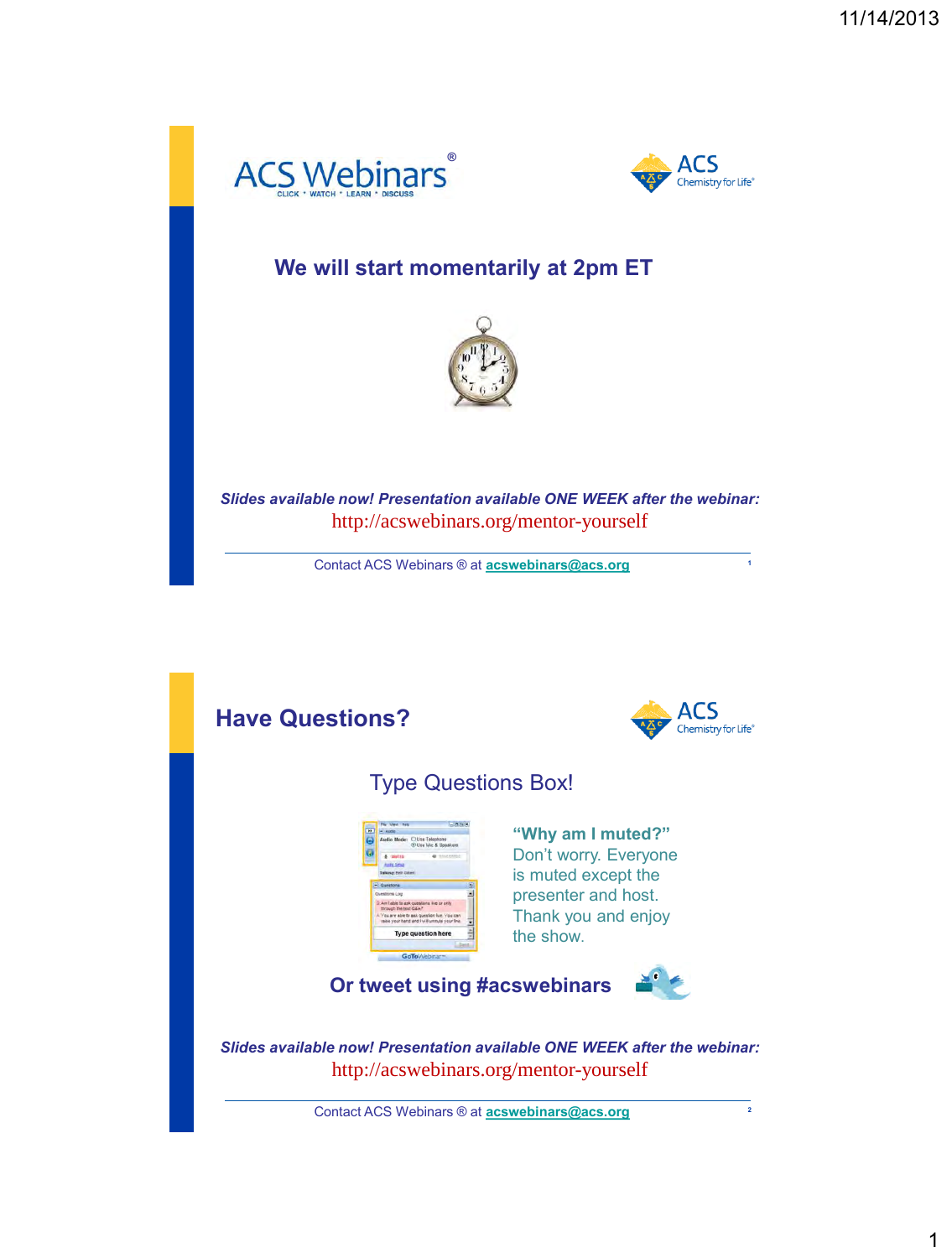



**3**

If you enjoy ACS Webinars ® every Thursday… please support the program!



Find the many benefits of ACS membership!

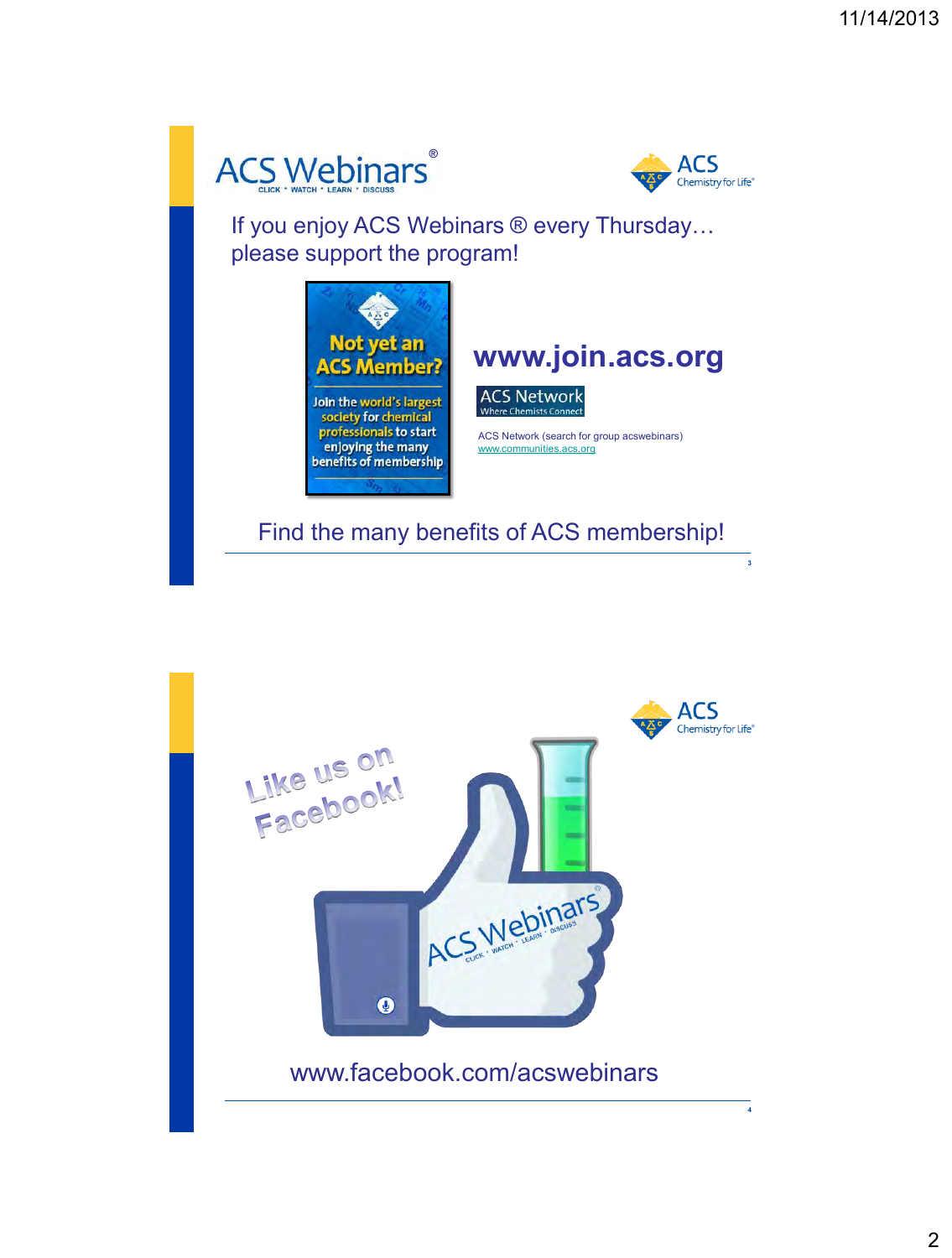



"Helping me understand how chemistry relates to everyday life. This allows me to promote the benefits of chemistry to my non-chemist friends and family."

Chris Mallory, MMD, ACDS, ADC-Pharm, Merck & Co., Inc.



Be a featured fan on an upcoming webinar! Write to us @ **[acswebinars@acs.org](mailto:acswebinars@acs.org)**



**5**

**6**

# **Q: "Hungry for a brain snack?"**

A: ACS WEBINETS<sup>"</sup> on You Tube

"ACS Webinets<sup>"</sup> are 2 minute segments that **bring you valuable snippets from some of our**  most popular full length ACS Webinars<sup>®</sup>"

 $\mathbf{See}$  all of our ACS Webinets<sup>M</sup> on YouTube at **http://bit.ly/acswebinets**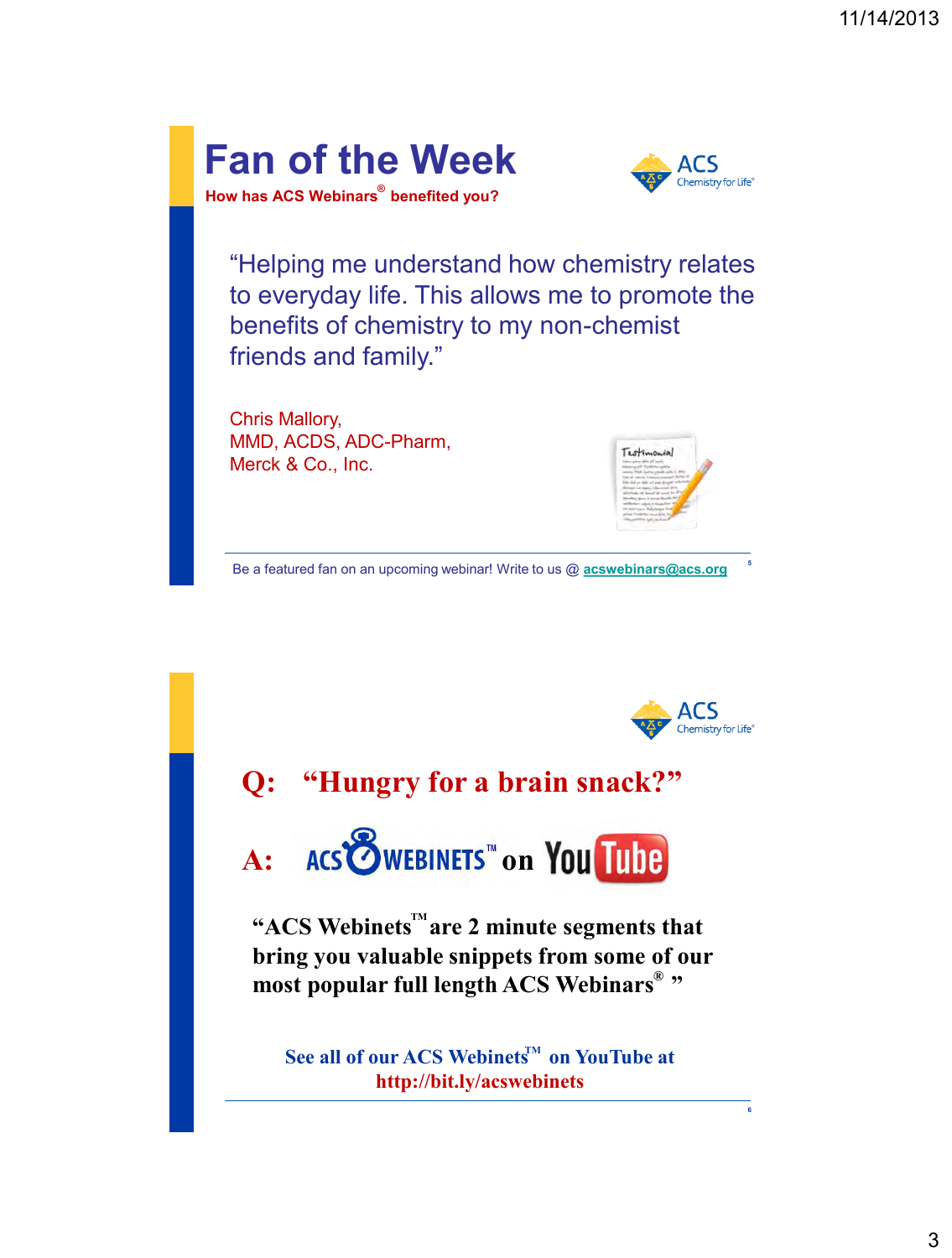



### **Enjoy our most popular ACS Webinars ! ®**



#### **www.acswebinars.org/most-popular**

Contact ACS Webinars ® at **[acswebinars@acs.org](mailto:acswebinars@acs.org)**

### **Upcoming ACS Webinars** ® *[www.acswebinars.org](http://www.acswebinars.org/)*



**7**



**ACS Green** 

**Chemistry** Institute

#### Thursday, November 21, 2013

**"Giving Thanks for the Water Bath: Sous Vide Cooking for the Holidays"**

**Dr. Douglas Baldwin**, Author, *Sous Vide for the Home Cook* **Dr. Sara Risch**, Director of R&D and QA, Popz Europe



#### **"Alternative Assessments: Strategies for Sustainable Product Development"**

**Dr. Pam Spencer**, Product Sustainability Consulting Director, Dow Chemical

**Dr. Joseph Fortunak**, Professor of Chemistry, Howard University

Contact ACS Webinars ® at **[acswebinars@acs.org](mailto:acswebinars@acs.org)**

**8**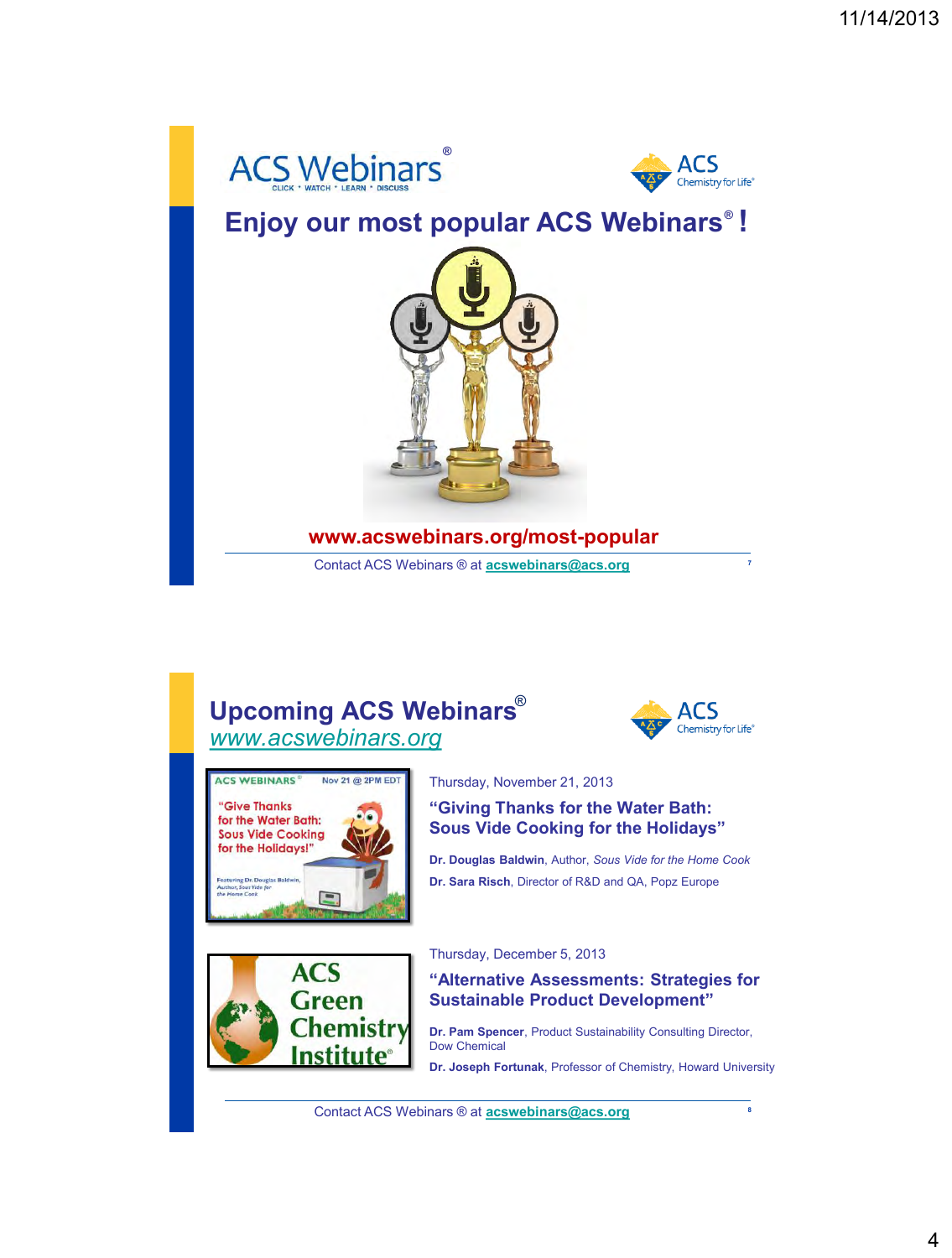



### **Acknowledgement:**



The 2013 ACS Fellows Series is co-produced by ACS Fellows Program Next in the ACS Fellows Series March 13, 2014 @ 2pm ET

Contact ACS Webinars ® at **[acswebinars@acs.org](mailto:acswebinars@acs.org)**





**9**

### *No Mentor Available? Mentor Yourself! Reflective Self-Mentoring*



*Slides available now! Presentation available ONE WEEK after the webinar:* http://acswebinars.org/mentor-yourself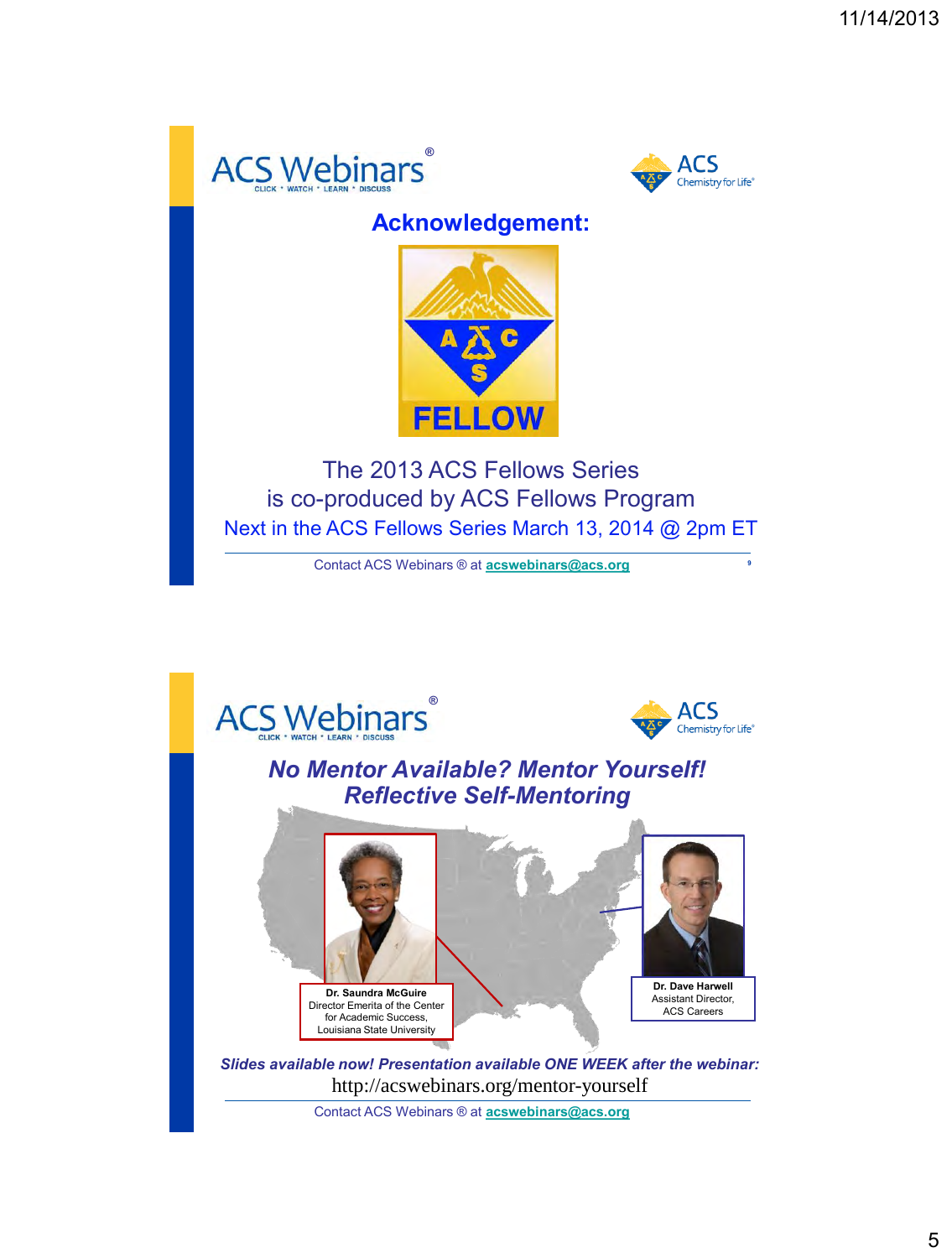**American Chemical Society**

No Mentor Available? Mentor Yourself by Using *Reflective Self-Mentoring*!

Saundra Yancy McGuire, Ph.D. Director Emerita, Center for Academic Success Retired Asst. Vice Chancellor & Professor of Chemistry Louisiana State University





# **Tell us what you think…**



How familiar are you with the concept of self-mentoring??

A) Very familiar

- B) Somewhat familiar
- C) Have heard of it, but am not familiar with it

D) Never heard of the concept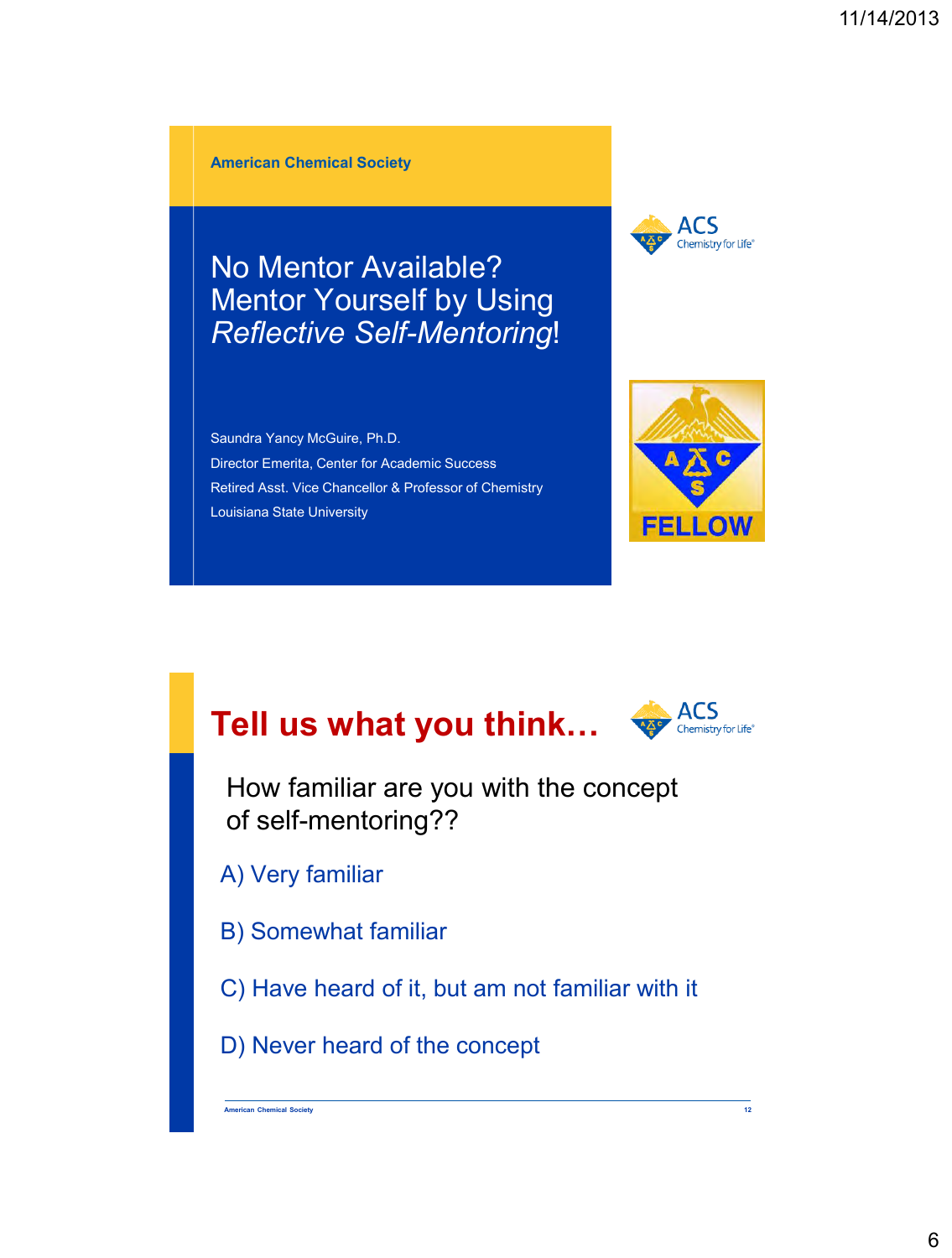



- We will understand the importance of structured self-mentoring
- We will have specific strategies for effective self-mentoring
- We will have greater confidence in ourselves and our ability to control our own destinies

**American Chemical Society 13**





 A **mentor** is a wise and trusted person who guides, protects, and promotes a protégé's (mentee's) career.\*



\*Donna Joyce Dean, Ph.D.

**American Chemical Society 14**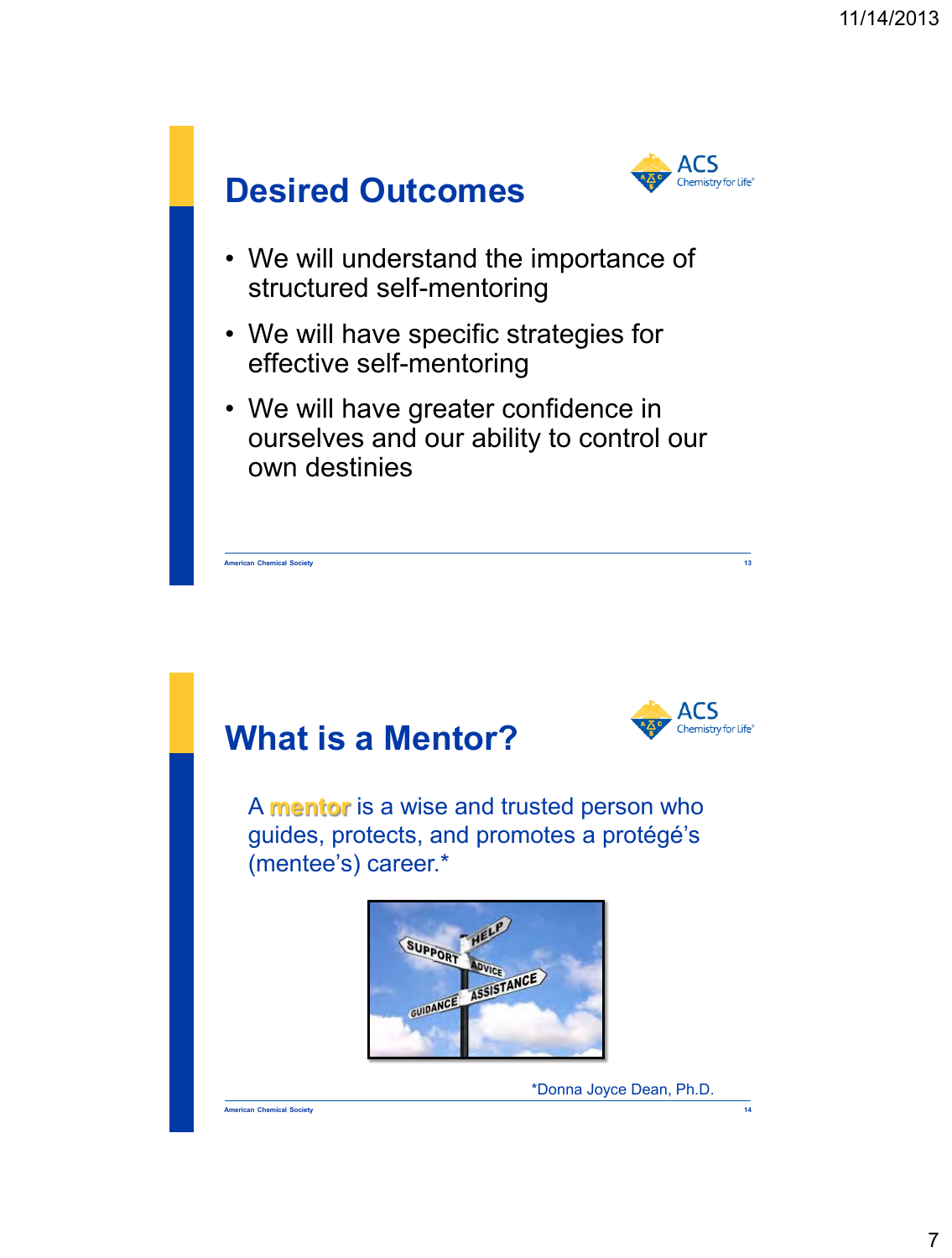

"Because **science survival skills are rarely taught in a direct way**, most young scientists will need a mentor. Some will find one in graduate school, or as a postdoctoral researcher, or perhaps as an assistant professor. **"***Those who do not [have a mentor] have an excellent chance of moving from graduate study to scientific retirement without passing through a career."*

Feibelman, P.J., (2011) *A PhD is Not Enough!* New York, NY: Basic Books. **American Chemical Society 15**



**American Chemical Society 16**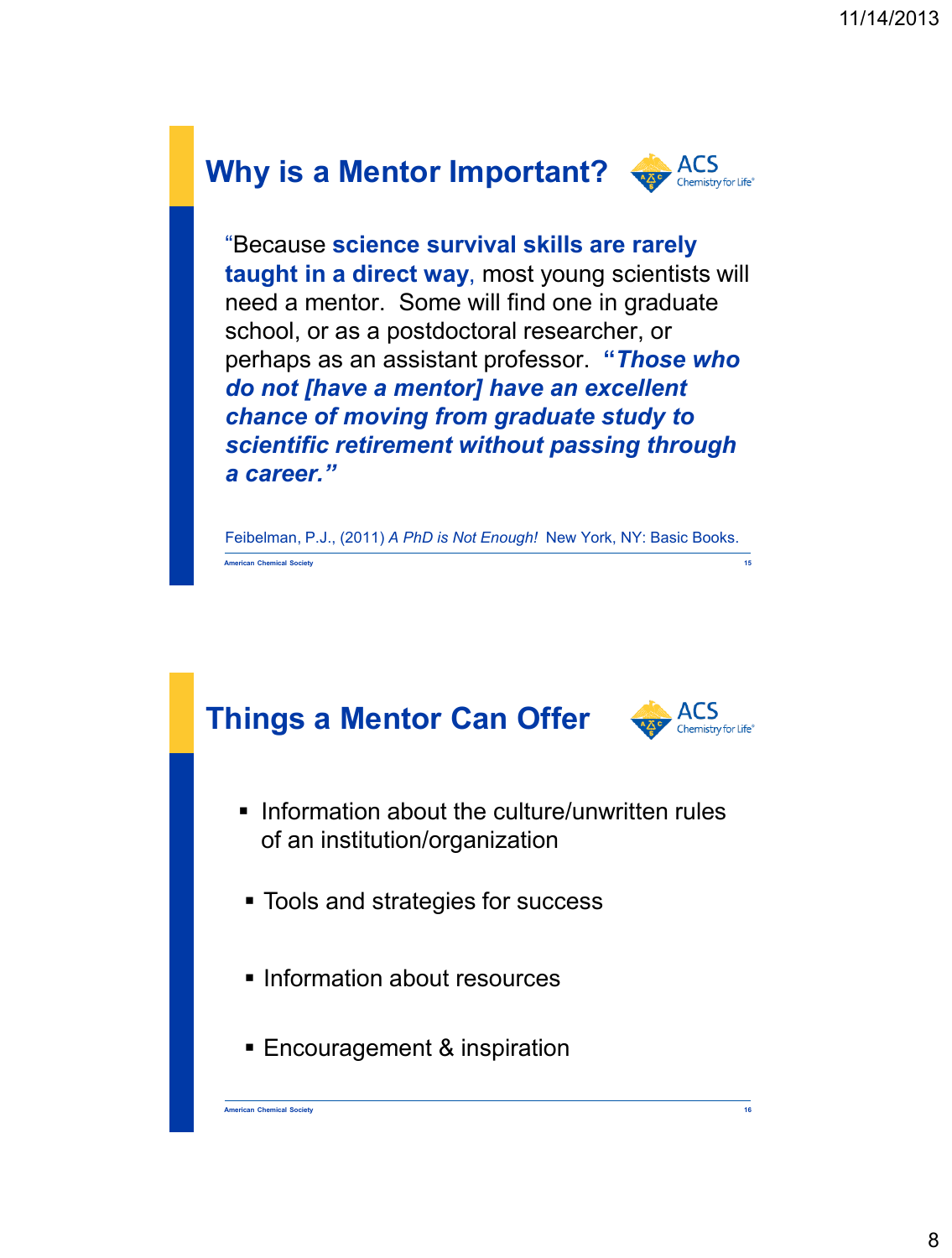



**American Chemical Society 18**

9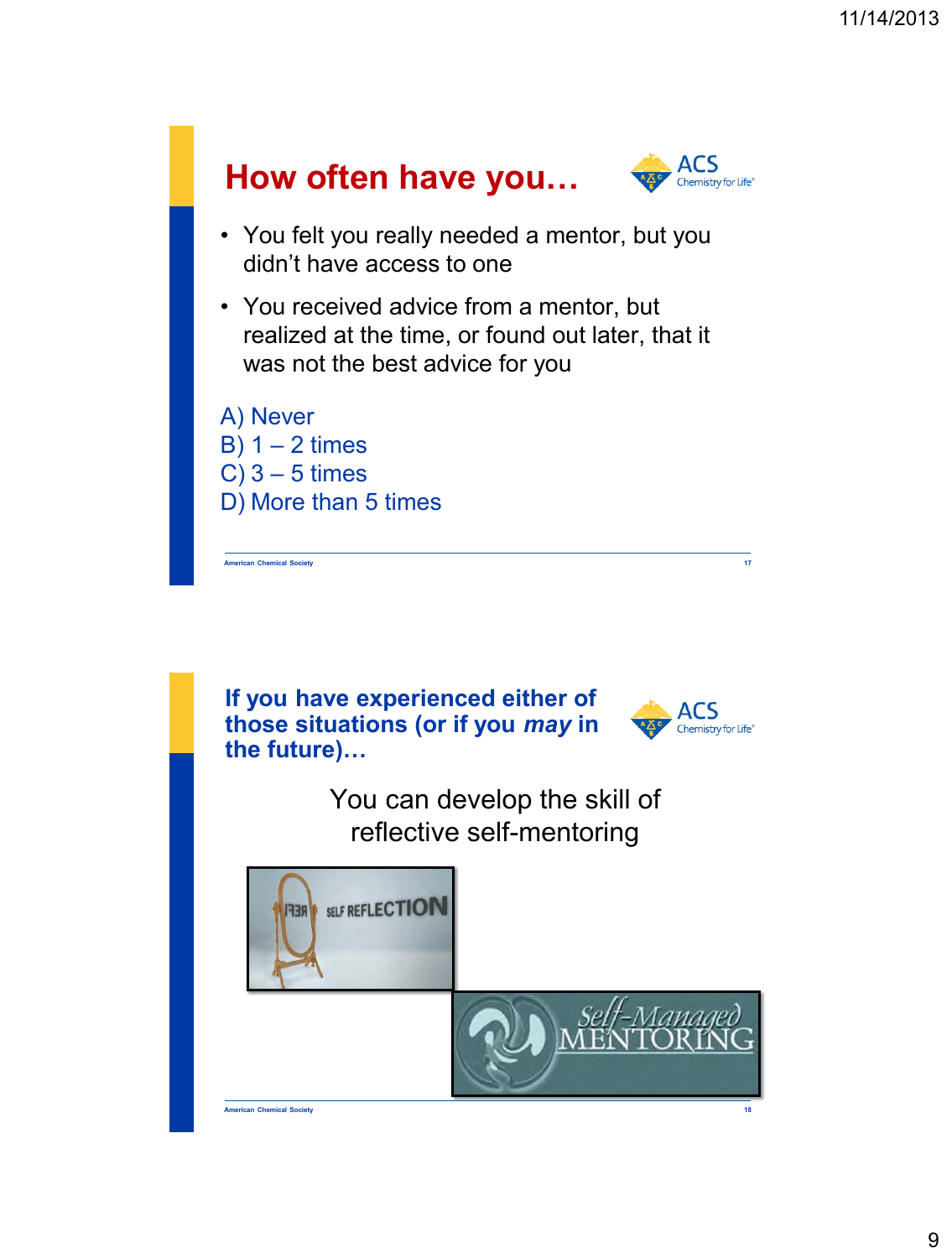### **What is Reflective Self-Mentoring?**



A type of mentoring in which an *individual cultivates his or her own professional growth*  through self-tutoring activities and resource-finding techniques.

Self-mentoring requires the individual to be highly motivated and self-disciplined. The individual increases job effectiveness and augments professional talents by *building a body of knowledge and skills without the aid of other people.* 

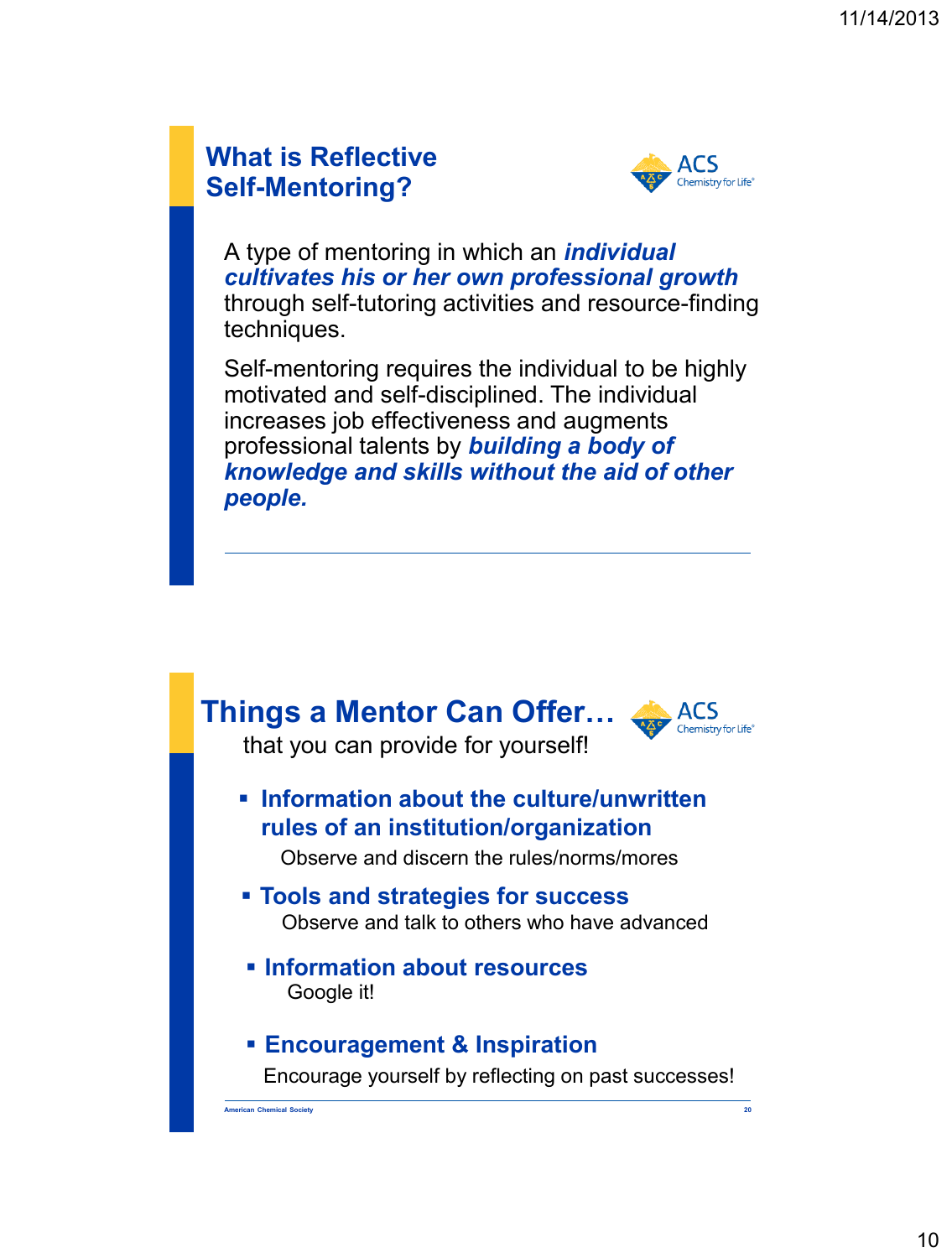

### **Monitor Your Mindset!**



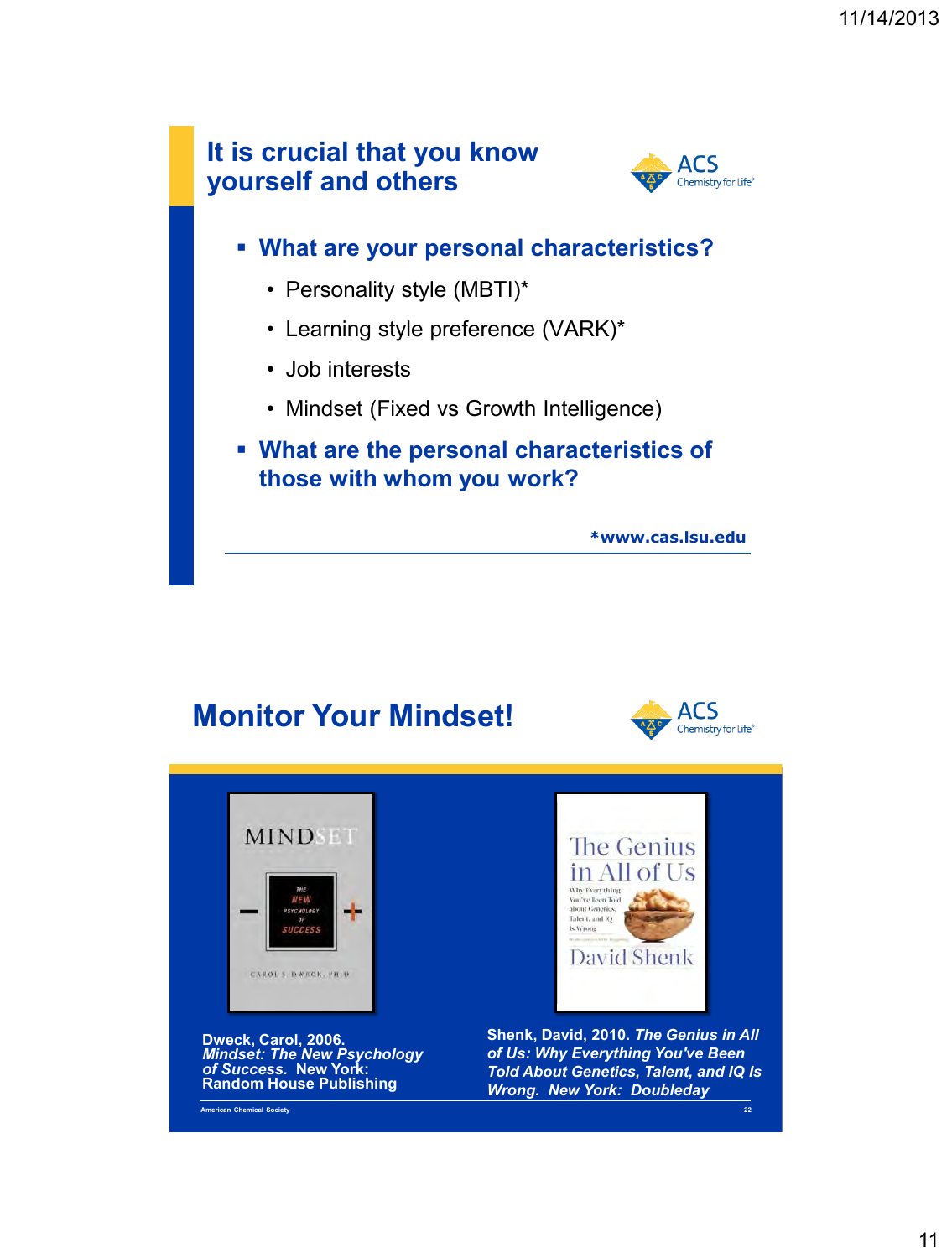

# **What Do you Think…**



**What do you think is the mindset about intelligence of most of the scientists that you have encountered?**

- A) Most had a fixed intelligence mindset
- B) Most had a growth intelligence mindset
- C) Approximately evenly distributed among the two
- D) I couldn't tell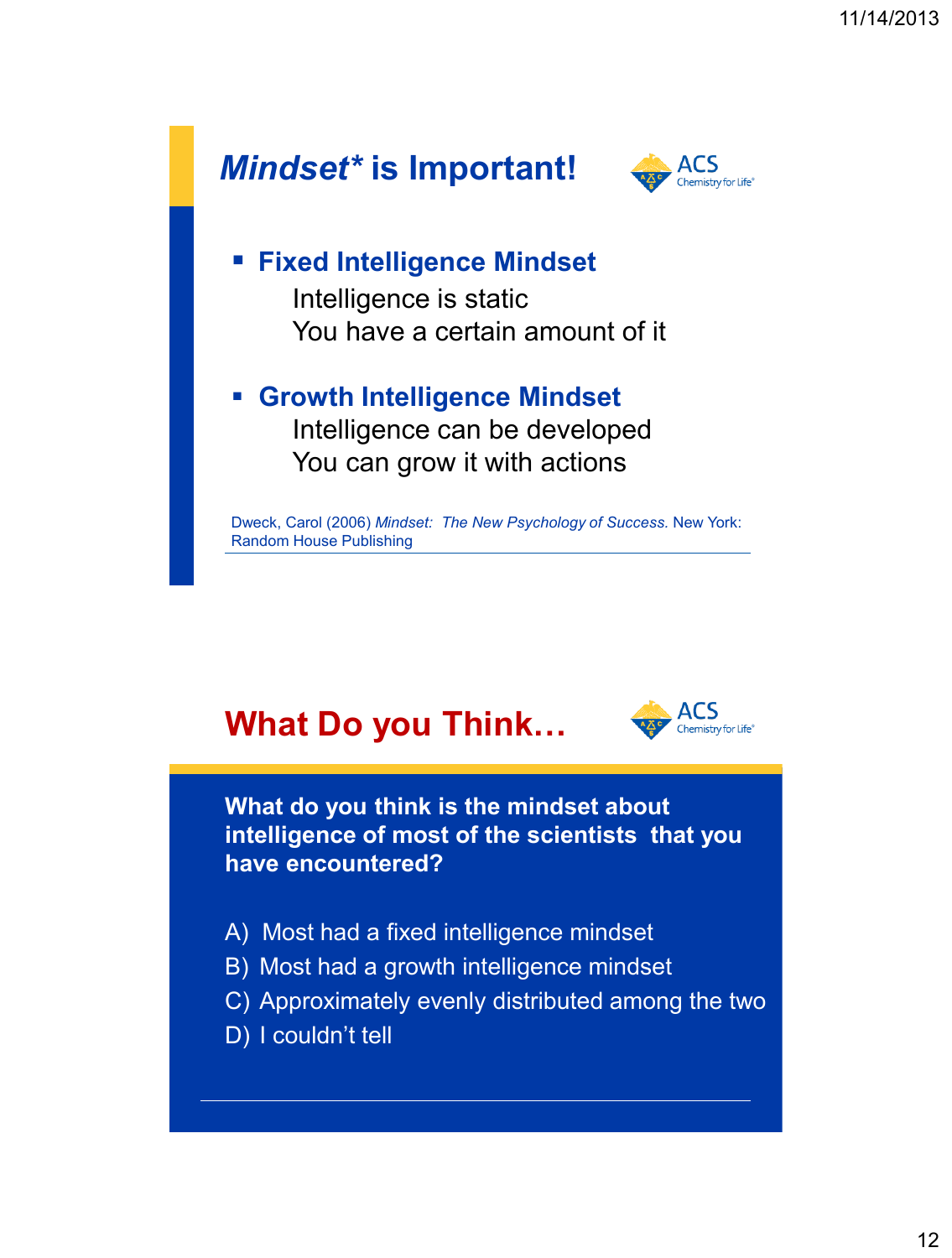### **Responses to** *Many* **Situations are Based on Mindset**



| Growth<br><b>Fixed Mindset</b><br><b>Mindset</b><br>Intelligence and<br>Intelligence<br>talent are fixed<br>and talent can<br>at birth.<br>go up or down. | <b>Fixed</b><br>Intelligence<br><b>Mindset</b><br><b>Response</b> | <b>Growth Intelligence</b><br><b>Mindset Response</b> |
|-----------------------------------------------------------------------------------------------------------------------------------------------------------|-------------------------------------------------------------------|-------------------------------------------------------|
| <b>Challenges</b>                                                                                                                                         | Avoid                                                             | Embrace                                               |
| <b>Obstacles</b>                                                                                                                                          | Give up easily                                                    | <b>Persist</b>                                        |
| <b>Tasks requiring</b><br>effort                                                                                                                          | <b>Fruitless to try</b>                                           | <b>Path to mastery</b>                                |
| <b>Criticism</b>                                                                                                                                          | Ignore it                                                         | Learn from it                                         |
| <b>Success of Others</b>                                                                                                                                  | <b>Threatening</b>                                                | <i><b>Inspirational</b></i>                           |

### **Monitor Your Self-Talk**



# **Have you ever had any of the following thoughts?**

Be careful how you are talking to yourself because you are listening. -Lisa M. Hay

- *"I can't do this work; it is too much/too hard"*
- *"I'm not as good/smart as the others"*
- *"I remember the last time I tried this and failed"*
- *"I must be an idiot. What makes me think I can do this?"*
- *"They're gonna soon find out I'm in over my head."*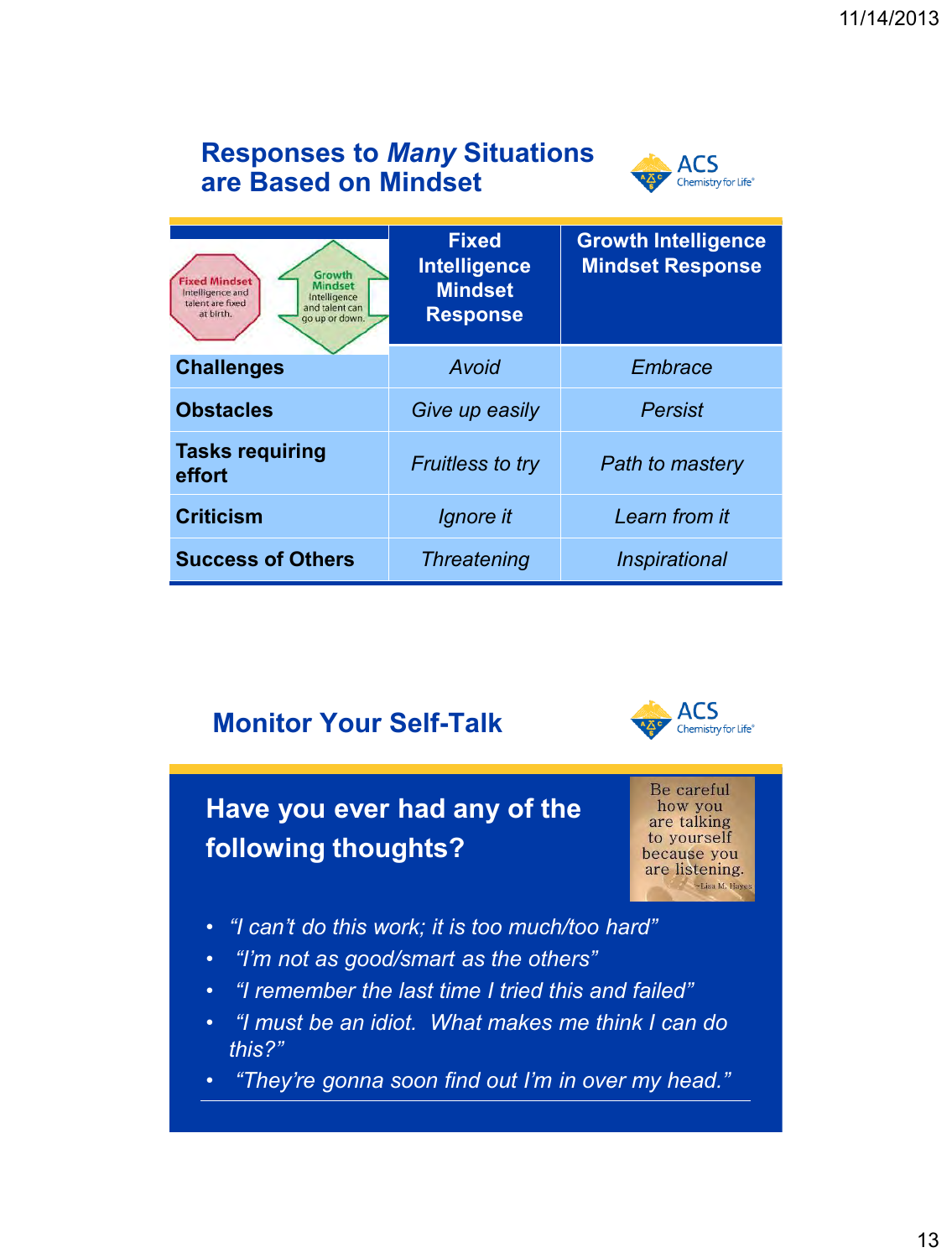### **The Antidote to Negative Self Talk:**  *Positive Self-Talk!*









- **Turning negative, destructive thoughts into positive,** constructive thoughts
- Facilitated by objectively evaluating the validity of negative thoughts
- **Forces the adoption of a different perspective**
- Reflection and journaling can be important tools

#### **How can we rephrase the** *negative* **thoughts into** *positive* **thoughts?**



- *"I can't do this work, it is too much/hard"*
- *"I'm not as good/smart as the others"*
- *"I remember the last time I tried this and failed"*
- *"I must be an idiot. What makes me think I can do this?"*
- *"They're gonna soon find out I'm in over my head."*

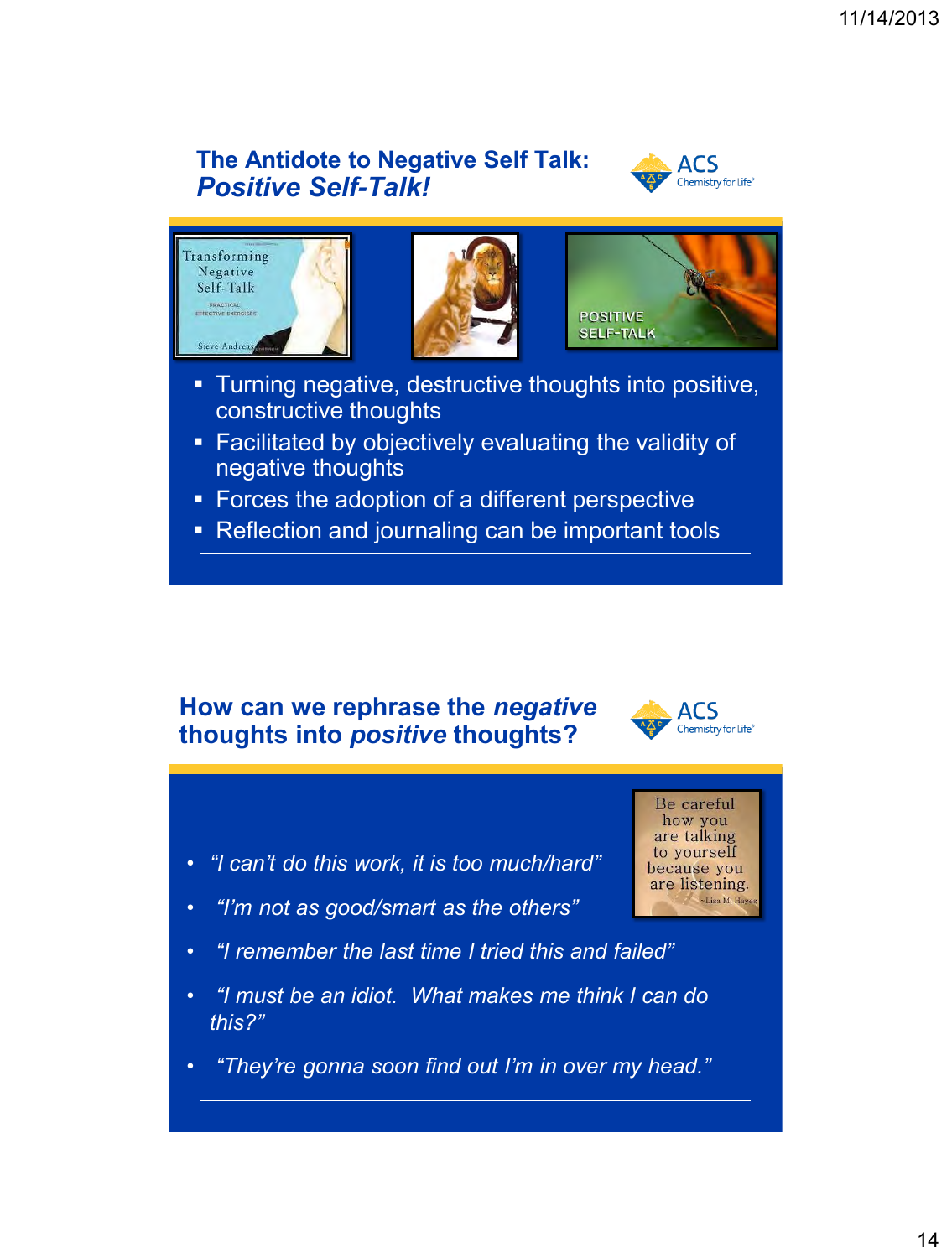

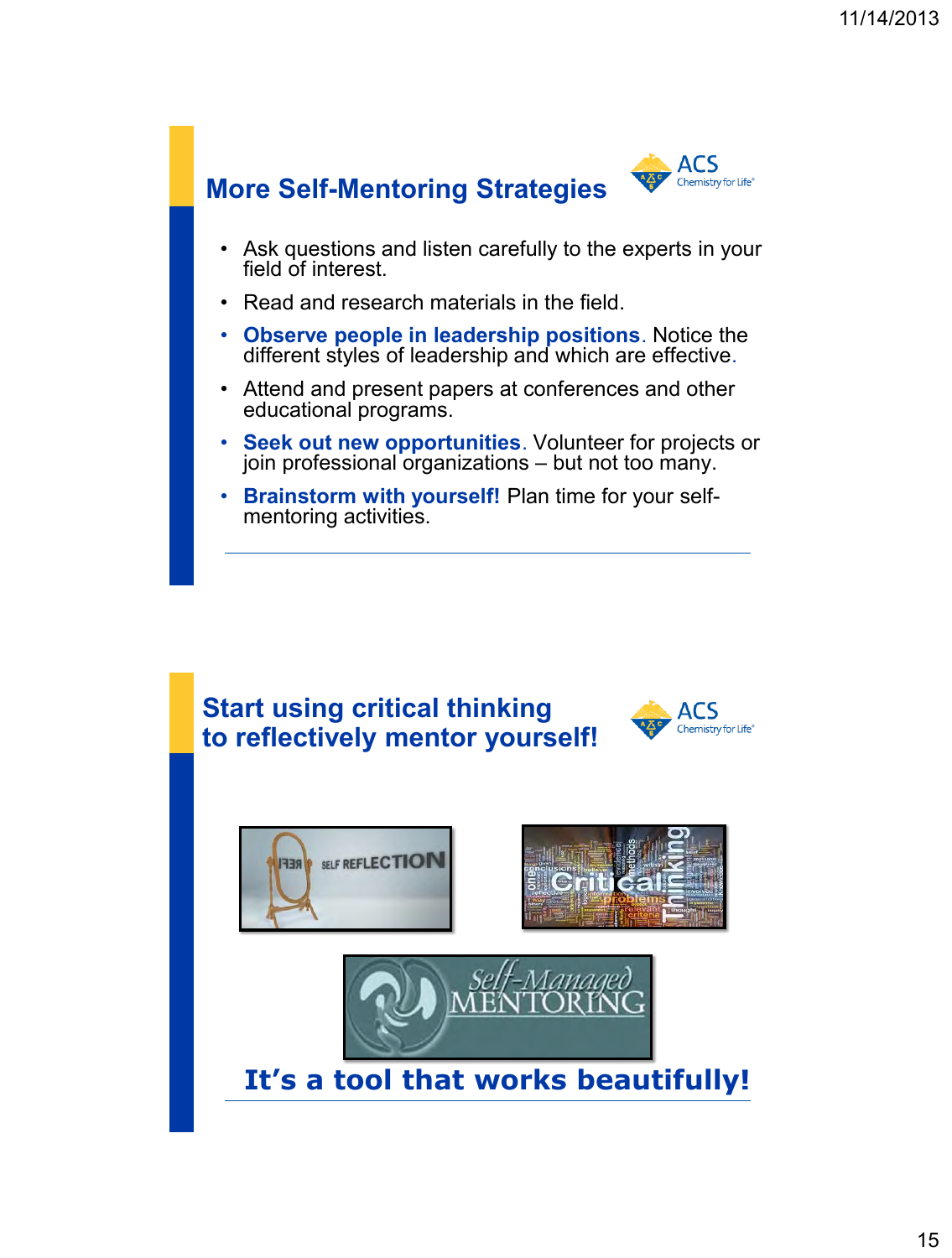

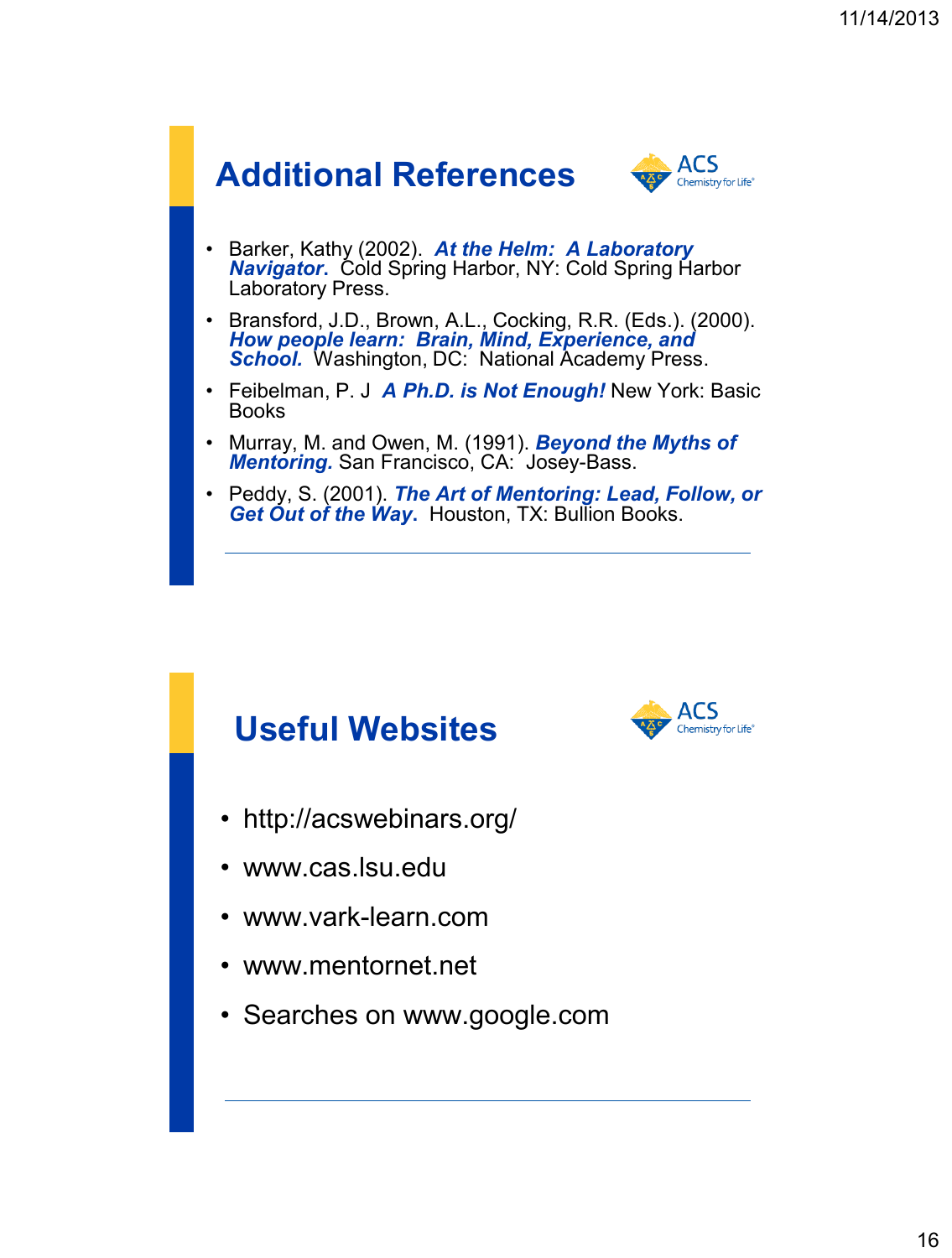



#### *No Mentor Available? Mentor Yourself! Reflective Self-Mentoring*



*Slides available now! Presentation available ONE WEEK after the webinar:* http://acswebinars.org/mentor-yourself

Contact ACS Webinars ® at **[acswebinars@acs.org](mailto:acswebinars@acs.org)**

# **Fan of the Week**



**How has ACS Webinars**<sup>®</sup> benefited you?

"Helping me understand how chemistry relates to everyday life. This allows me to promote the benefits of chemistry to my non-chemist friends and family."

Chris Mallory, MMD, ACDS, ADC-Pharm, Merck & Co., Inc.



**34**

Be a featured fan on an upcoming webinar! Write to us @ **[acswebinars@acs.org](mailto:acswebinars@acs.org)**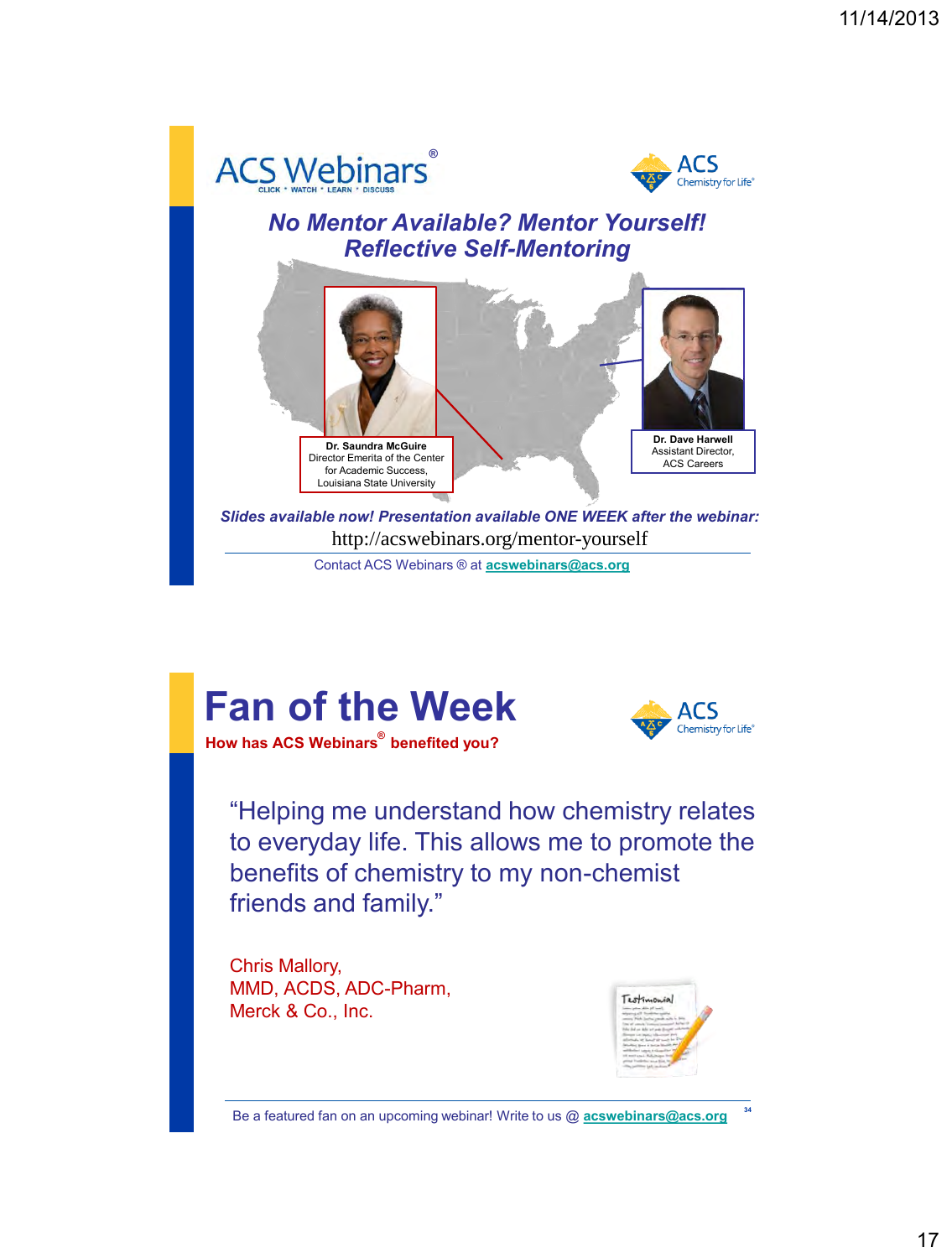#### **Upcoming ACS Webinars** ® *[www.acswebinars.org](http://www.acswebinars.org/)*



**35**



Thursday, November 21, 2013

**"Giving Thanks for the Water Bath: Sous Vide Cooking for the Holidays"**

**Dr. Douglas Baldwin**, Author, *Sous Vide for the Home Cook* **Dr. Sara Risch**, Director of R&D and QA, Popz Europe



Thursday, December 5, 2013

**"Alternative Assessments: Strategies for Sustainable Product Development"**

**Dr. Pam Spencer**, Product Sustainability Consulting Director, Dow Chemical

**Dr. Joseph Fortunak**, Professor of Chemistry, Howard University

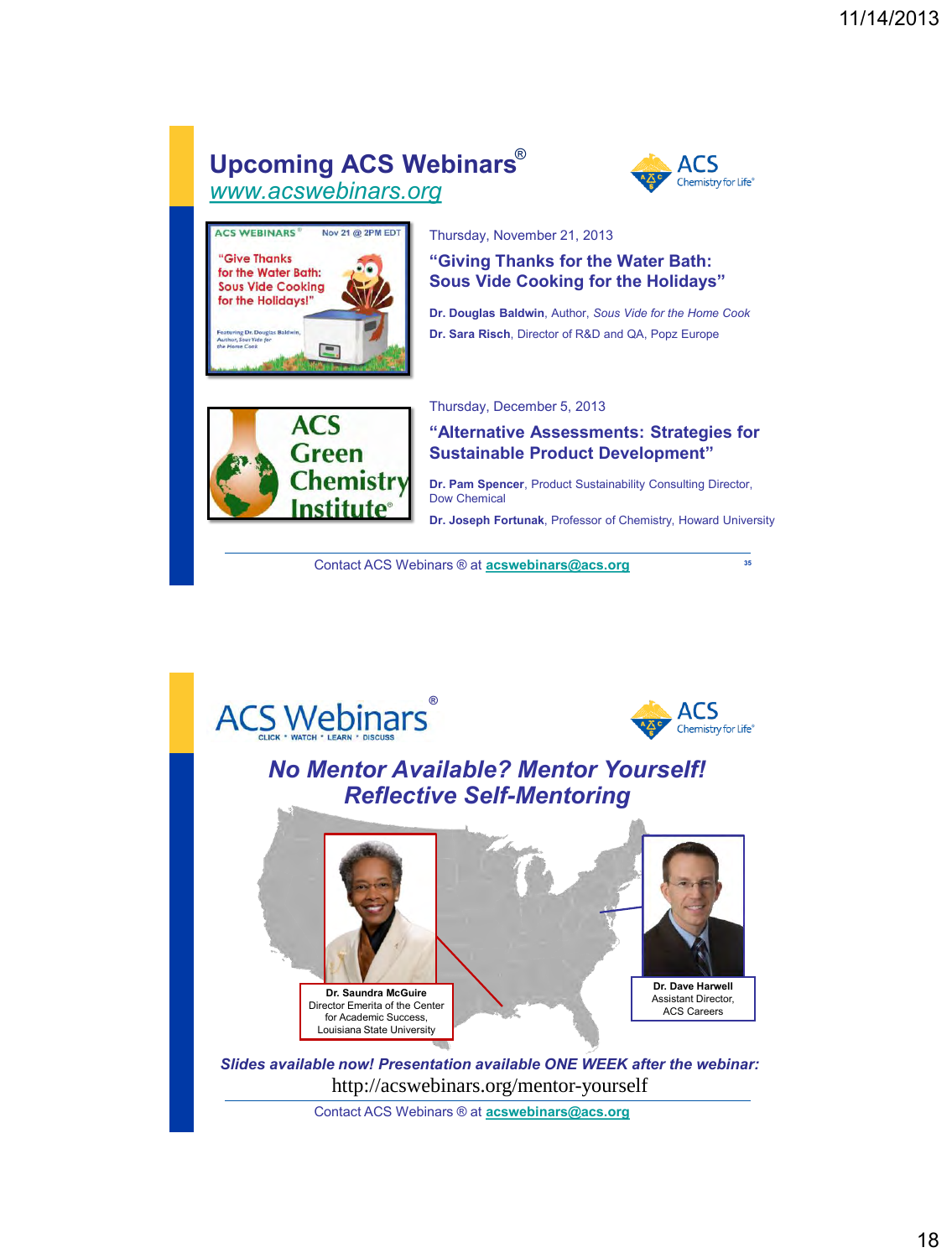



 $\frac{1}{37}$ 

### **Acknowledgement:**



The 2013 ACS Fellows Series is co-produced by ACS Fellows Program Next in the ACS Fellows Series March 13, 2014 @ 2pm ET

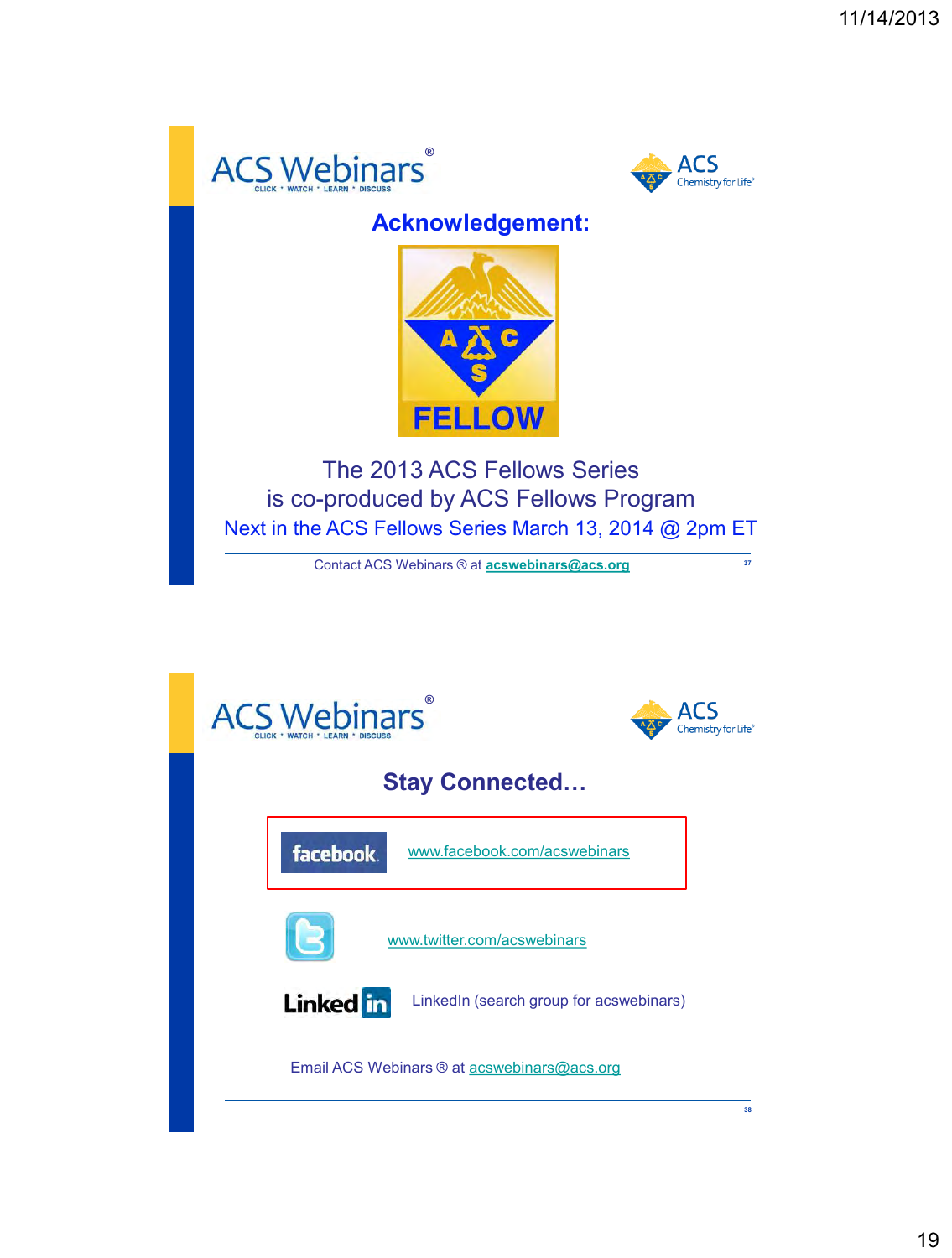



If you enjoyed this ACS Webinar today… please support the program!







**39**

**40**

ACS Webinars ® does not endorse any products or services. The views expressed in this presentation are those of the presenter and do not necessarily reflect the views or policies of the American Chemical Society.